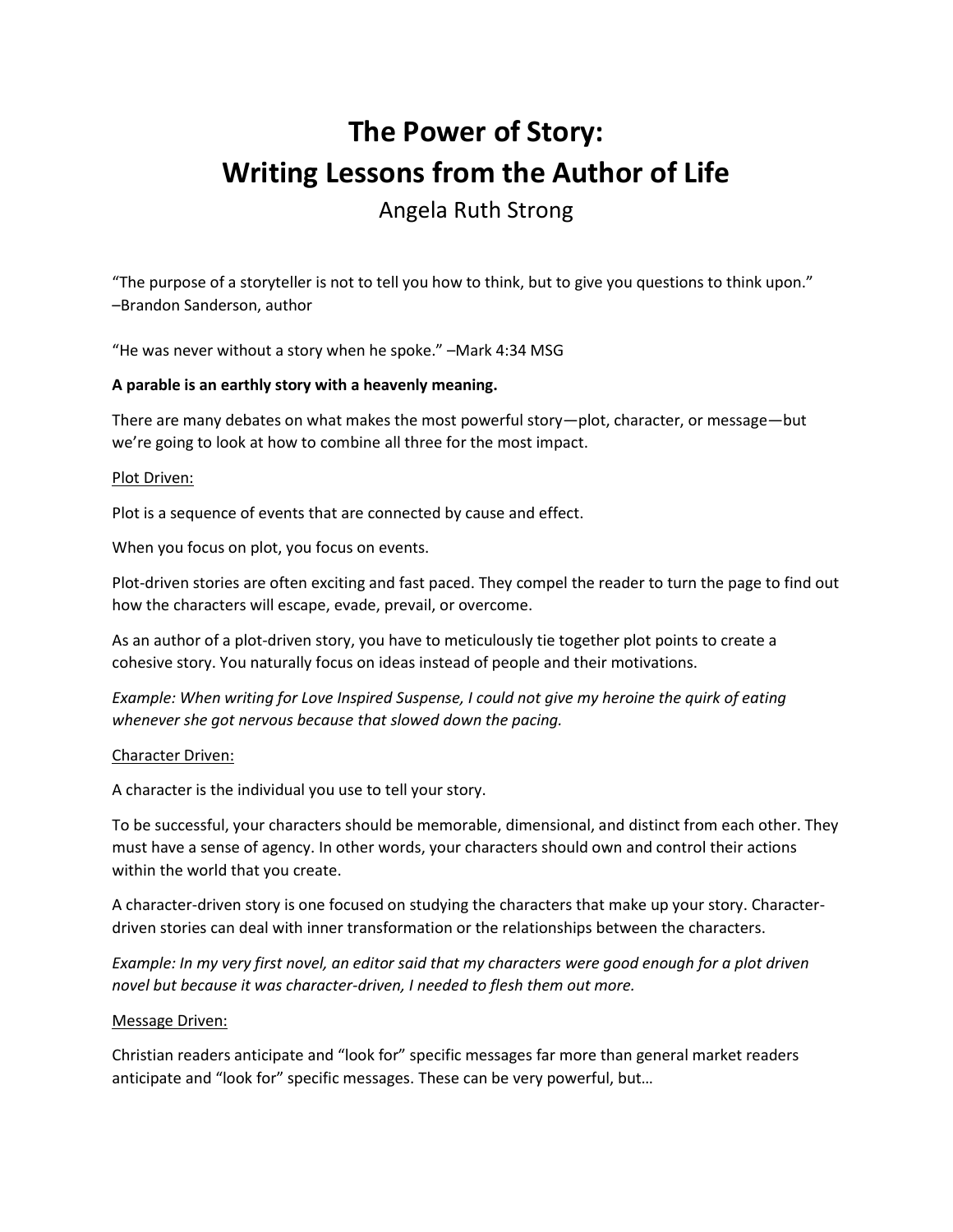We are less critical of message-driven fiction when we agree with the message, which can weaken the message or allow it to come across as heavy-handed, and thus will only "preach to the choir."

*Example: The Winne the Pooh Safety Rules special my mom made me watch as a kid.*

**The greatest stories combine plot, character, and message in an organic way so that they all depend on and empower each other.**



Screenwriters break this up by blocking 9-10 scenes in each of these sections, so that at the end of the first 9 scenes, the character makes a choice that takes him past the point of no return at the **inciting incident.**

After the next nine scenes, you're at the **midpoint**, where it looks like they've achieved their goal.

But then things take a nosedive in the next nine scenes (they probably unwittingly made their situation even worse) until all hope seams lost at the **black moment**.

The **climax** is where the hero overcomes.

Novelists have a little more leeway.



You combine your plot and character by making the inciting incident and climax very specific to the hero you create. They have a strength that is also their weakness. This is what gets them into trouble in the beginning, but it's also what helps them overcome in the end.